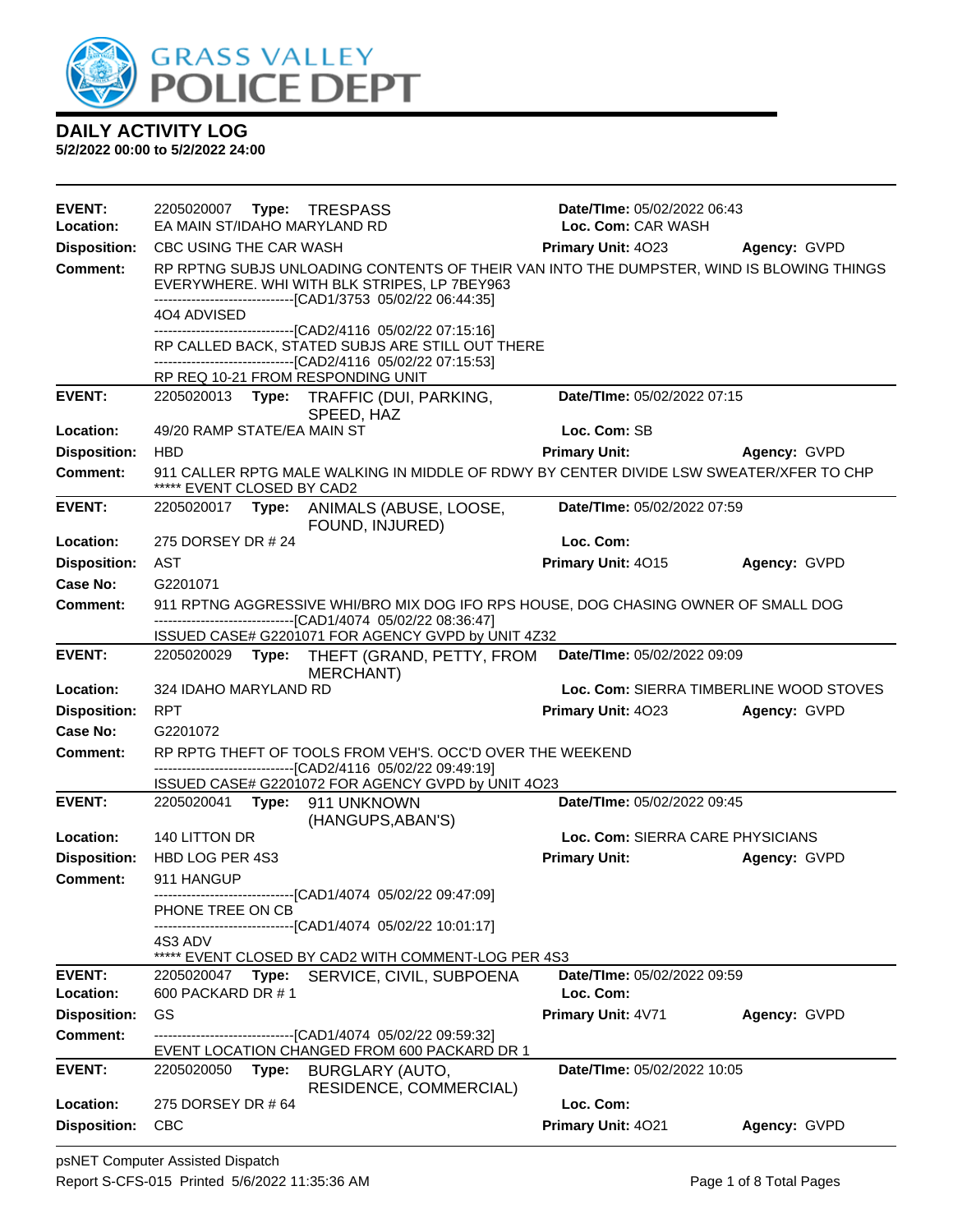

| <b>Comment:</b>            | OWNER RPTG PREV TENNANT BROKE IN AFTER BEING EVICTED AND ARE REFUSING TO LEAVE. RP IS NOT<br>IN THE AREA. REQ 10-21 TO START. |                                                                                                                                                                                                                                                                                                                                                                                                                                                                                                                                                                                                                             |                                                           |              |  |
|----------------------------|-------------------------------------------------------------------------------------------------------------------------------|-----------------------------------------------------------------------------------------------------------------------------------------------------------------------------------------------------------------------------------------------------------------------------------------------------------------------------------------------------------------------------------------------------------------------------------------------------------------------------------------------------------------------------------------------------------------------------------------------------------------------------|-----------------------------------------------------------|--------------|--|
| <b>EVENT:</b>              | 2205020053<br>Type:                                                                                                           | <b>GRAND THEFT AUTO</b>                                                                                                                                                                                                                                                                                                                                                                                                                                                                                                                                                                                                     | Date/TIme: 05/02/2022 10:19                               |              |  |
| Location:                  | 250 S AUBURN ST                                                                                                               |                                                                                                                                                                                                                                                                                                                                                                                                                                                                                                                                                                                                                             | Loc. Com: IMPORT AUTO SERVICE                             |              |  |
| <b>Disposition:</b>        | PEN                                                                                                                           |                                                                                                                                                                                                                                                                                                                                                                                                                                                                                                                                                                                                                             | <b>Primary Unit: 4015</b>                                 | Agency: GVPD |  |
| <b>Comment:</b>            |                                                                                                                               | 911 RPTNG COLD 10851 1995 ACURA CAR, LP U829437, OCC'D YESTERDAY, RP HAS VIDEO FOOTAGE OF<br>SUS WALKING UP WITH A POSS KEY, RP CONFIRMED WITH OWNER IT WAS NOT THEM THAT TOOK IT.                                                                                                                                                                                                                                                                                                                                                                                                                                          |                                                           |              |  |
| <b>EVENT:</b>              | 2205020058<br>Type:                                                                                                           | <b>RESTRAINING ORDERS (TRO,</b><br>OAH, CUSTODY, C                                                                                                                                                                                                                                                                                                                                                                                                                                                                                                                                                                          | Date/TIme: 05/02/2022 10:39                               |              |  |
| Location:                  | 660 MINNIE ST                                                                                                                 |                                                                                                                                                                                                                                                                                                                                                                                                                                                                                                                                                                                                                             | Loc. Com: CONDON PARK                                     |              |  |
| <b>Disposition:</b>        | <b>RPT SUPPLEMENT TAKEN</b>                                                                                                   |                                                                                                                                                                                                                                                                                                                                                                                                                                                                                                                                                                                                                             | <b>Primary Unit: 4021</b>                                 | Agency: GVPD |  |
| <b>Comment:</b>            |                                                                                                                               | RP REQ 10-21 REF CASE# G2201068 TAKEN BY 4O15 YESTERDAY                                                                                                                                                                                                                                                                                                                                                                                                                                                                                                                                                                     |                                                           |              |  |
| <b>EVENT:</b>              | 2205020059                                                                                                                    | Type: ABANDONED VEHICLES                                                                                                                                                                                                                                                                                                                                                                                                                                                                                                                                                                                                    | Date/TIme: 05/02/2022 10:39                               |              |  |
| Location:                  | LIDSTER AV/CYPRESS HILL DR                                                                                                    |                                                                                                                                                                                                                                                                                                                                                                                                                                                                                                                                                                                                                             | Loc. Com:                                                 |              |  |
| <b>Disposition:</b>        | <b>WA</b>                                                                                                                     |                                                                                                                                                                                                                                                                                                                                                                                                                                                                                                                                                                                                                             | Primary Unit: 4023                                        | Agency: GVPD |  |
| <b>Comment:</b>            | MERGED 2205020060<br>LOCATION: MUIR CT/CYPRESS HILL DR<br>RP: NAME: RAY ABREU<br>OWNER WAS NOT HOME. CBC                      | RP RPTNG WHI BUS PARKED FOR OVER 72 HOURS, WASHINGTON LP<br>------------------------------[MERGED CAD2/4116 05/02/2022 10:46:48]<br><b>TYPE: ABAN</b><br>PHONE: 2727549 (530)<br>COMMENTS: RP RPTNG 35-40 FOOT TRAVEL TRAILER PARKED FOR OVER 2 WEEKS<br>---------------------------[4O23/MDT 05/02/22 11:23]<br>OWNER OF BUS RESIDING AT 127 LIDSTER WAS ADMONISHED FOR USING STREET FOR STORAGE. OWNER<br>ADVISED HE WILL MOVE THE BUS BACK INTO THE DRIVEWAY. CBC<br>------------------------------[4O23/MDT 05/02/22 11:35]<br>COURTESY WARNING #5277 GIVEN FOR TRAVEL TRAILER CA LP# 1MY2657:USING STREET FOR STORAGE. |                                                           |              |  |
| <b>EVENT:</b><br>Location: | 2205020060<br>MUIR CT/CYPRESS HILL DR                                                                                         | Type: ABANDONED VEHICLES                                                                                                                                                                                                                                                                                                                                                                                                                                                                                                                                                                                                    | Date/TIme: 05/02/2022 10:41<br>Loc. Com:                  |              |  |
| <b>Disposition:</b>        | MERGED 2205020059                                                                                                             |                                                                                                                                                                                                                                                                                                                                                                                                                                                                                                                                                                                                                             | <b>Primary Unit:</b>                                      | Agency: GVPD |  |
| Comment:                   |                                                                                                                               | RP RPTNG 35-40 FOOT TRAVEL TRAILER PARKED FOR OVER 2 WEEKS<br>***** EVENT CLOSED BY CAD2 WITH COMMENT-2205020059                                                                                                                                                                                                                                                                                                                                                                                                                                                                                                            |                                                           |              |  |
| <b>EVENT:</b><br>Location: | 2205020062<br>Type:<br>375 BRUNSWICK RD                                                                                       | <b>ALL OTHERS</b>                                                                                                                                                                                                                                                                                                                                                                                                                                                                                                                                                                                                           | Date/TIme: 05/02/2022 10:50<br>Loc. Com: WESTAMERICA BANK |              |  |
| <b>Disposition:</b>        | <b>CBC</b>                                                                                                                    |                                                                                                                                                                                                                                                                                                                                                                                                                                                                                                                                                                                                                             | Primary Unit: 4S3                                         | Agency: GVPD |  |
| <b>Comment:</b>            | JANITOR REQ INFO ON BLOOD CLEANUP                                                                                             |                                                                                                                                                                                                                                                                                                                                                                                                                                                                                                                                                                                                                             |                                                           |              |  |
| <b>EVENT:</b><br>Location: | 2205020072<br>Type:<br>342 PLEASANT ST # 6                                                                                    | <b>FOLLOWUP</b>                                                                                                                                                                                                                                                                                                                                                                                                                                                                                                                                                                                                             | Date/TIme: 05/02/2022 11:40<br>Loc. Com:                  |              |  |
| <b>Disposition:</b>        | <b>CBC</b>                                                                                                                    |                                                                                                                                                                                                                                                                                                                                                                                                                                                                                                                                                                                                                             | Primary Unit: 4021                                        | Agency: GVPD |  |
| <b>Comment:</b>            | RP REQ 10-21 REF EVENT# 2204280198                                                                                            |                                                                                                                                                                                                                                                                                                                                                                                                                                                                                                                                                                                                                             |                                                           |              |  |
| <b>EVENT:</b><br>Location: | 2205020075<br>Type:<br>201 TOWNSEND ST                                                                                        | <b>WELFARE CHECK</b>                                                                                                                                                                                                                                                                                                                                                                                                                                                                                                                                                                                                        | Date/TIme: 05/02/2022 11:46<br>Loc. Com:                  |              |  |
| <b>Disposition:</b>        | CBC C4 AT THIS TIME                                                                                                           |                                                                                                                                                                                                                                                                                                                                                                                                                                                                                                                                                                                                                             | Primary Unit: 4015                                        | Agency: GVPD |  |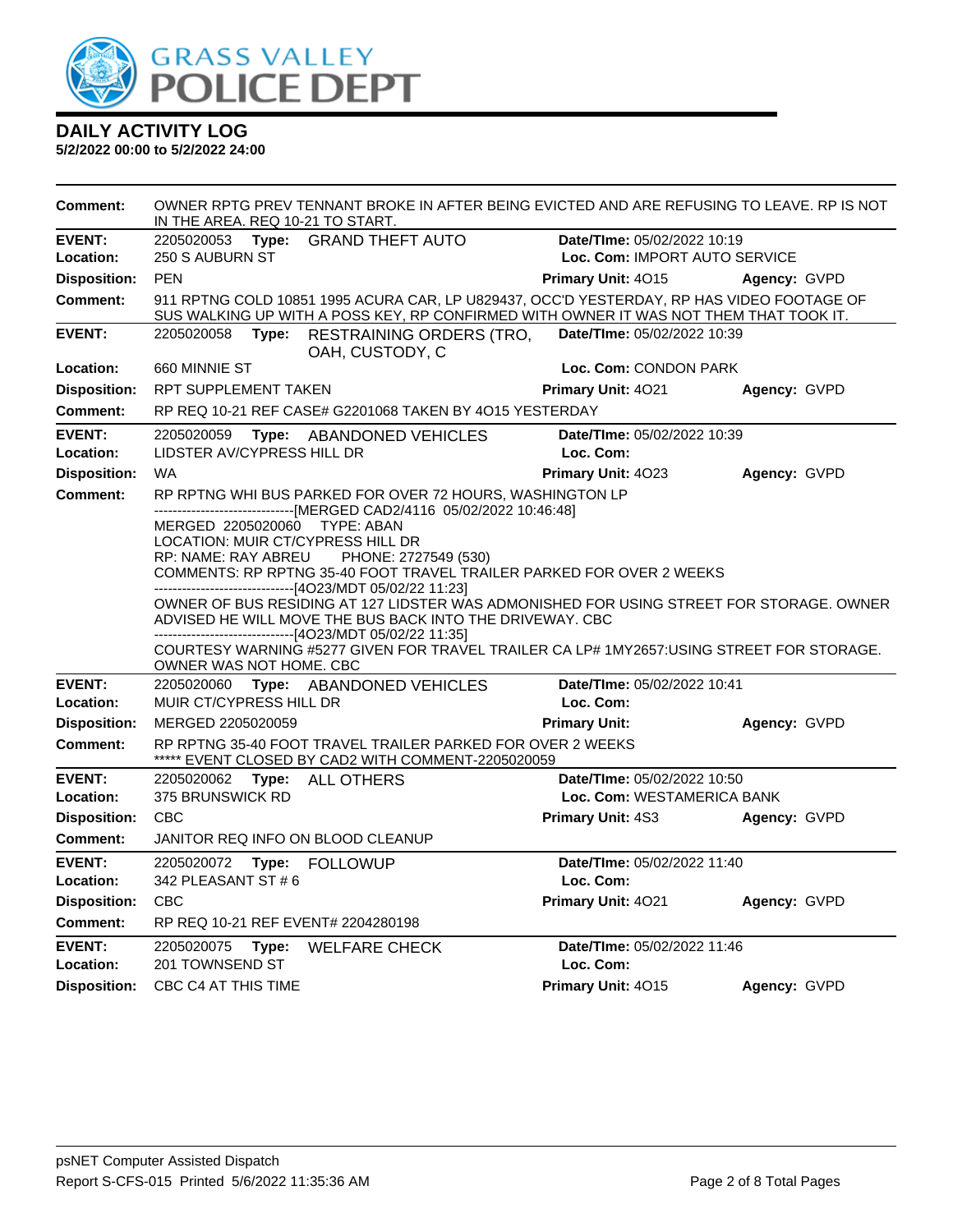

| <b>Comment:</b>     | CHP XFR/ RPTNG FRIEND DOING WHIPPETS, RP TOOK SUBJS CAR KEYS BUT FEMALE IS REFUSING TO GET<br>IN RPS VEH. RP CONCERNED BECAUSE OF HOW 11550 FEMALE IS, XFR TO CALFIRE.                                                                                                               |                                                                                                                                                                                                                                                                                                                 |                                          |                     |
|---------------------|--------------------------------------------------------------------------------------------------------------------------------------------------------------------------------------------------------------------------------------------------------------------------------------|-----------------------------------------------------------------------------------------------------------------------------------------------------------------------------------------------------------------------------------------------------------------------------------------------------------------|------------------------------------------|---------------------|
|                     | -------------------------------[CAD2/4116 05/02/22 11:51:18]<br>RP STATED SUBJ WAS IN A GRN 2001 SUBARU OUTBACK WHEN RP WAS THERE, SUBJ REFUSED TO GO TO<br>HOSPITAL WITH RP, RP TOOK HER KEYS BUT RP CONCERNED FOR HER SAFETY. RP STATES FEMALE<br>USING A FOOTLONG CAN OF NITROUS. |                                                                                                                                                                                                                                                                                                                 |                                          |                     |
|                     | ABUSE, COMING OFF H&S BENDER                                                                                                                                                                                                                                                         | -------------------------------[CAD2/4116 05/02/22 11:53:45]<br>SUBJ WEARING PASTEL HAT, GRY SWEATSHIRT AND COLORFUL BLU LEGGINGS. RP STATES SUBJ HAS<br>APROX 12 EMPTY FOOT TALL CANS OF NITR UNDER HER BED. RP STATES SUBJ HAS HISTORY OF H&S<br>-------------------------------[CAD2/4116 05/02/22 11:55:14] |                                          |                     |
|                     |                                                                                                                                                                                                                                                                                      | WHILE LL WITH CALFIRE, CALFIRE STATED THEY ARE NOT RESPONDING                                                                                                                                                                                                                                                   |                                          |                     |
| <b>EVENT:</b>       |                                                                                                                                                                                                                                                                                      | 2205020076 Type: ANIMALS (ABUSE, LOOSE,<br>FOUND, INJURED)                                                                                                                                                                                                                                                      | Date/TIme: 05/02/2022 11:47              |                     |
| Location:           | 520 E MAIN ST                                                                                                                                                                                                                                                                        |                                                                                                                                                                                                                                                                                                                 | Loc. Com:                                |                     |
| <b>Disposition:</b> | <b>CBC</b>                                                                                                                                                                                                                                                                           |                                                                                                                                                                                                                                                                                                                 | <b>Primary Unit: 4Z32</b>                | Agency: GVPD        |
| <b>Comment:</b>     |                                                                                                                                                                                                                                                                                      | --------------------------------[CAD1/4074 05/02/22 11:49:24]<br>EVENT LOCATION CHANGED FROM 520 E MAIN                                                                                                                                                                                                         |                                          |                     |
| <b>EVENT:</b>       | 2205020082 Type: EXTRA PATROL                                                                                                                                                                                                                                                        |                                                                                                                                                                                                                                                                                                                 | Date/TIme: 05/02/2022 12:11              |                     |
| Location:           | 415 CENTRAL AV                                                                                                                                                                                                                                                                       |                                                                                                                                                                                                                                                                                                                 | Loc. Com: MEMORIAL PARK                  |                     |
| <b>Disposition:</b> | CBC                                                                                                                                                                                                                                                                                  |                                                                                                                                                                                                                                                                                                                 | <b>Primary Unit: 4Z32</b>                | Agency: GVPD        |
| <b>Comment:</b>     |                                                                                                                                                                                                                                                                                      | --------------------------------[CAD1/4074 05/02/22 12:11:56]<br>EVENT LOCATION CHANGED FROM MEMORIAL PARK                                                                                                                                                                                                      |                                          |                     |
| <b>EVENT:</b>       |                                                                                                                                                                                                                                                                                      | 2205020084 Type: WEAPONS (BRANDISH, PROM<br>SHOOTING, ANY                                                                                                                                                                                                                                                       | Date/TIme: 05/02/2022 12:16              |                     |
| Location:           | 692 FREEMAN LN # A                                                                                                                                                                                                                                                                   |                                                                                                                                                                                                                                                                                                                 | Loc. Com: RALEYS                         |                     |
| <b>Disposition:</b> | <b>CBC</b>                                                                                                                                                                                                                                                                           |                                                                                                                                                                                                                                                                                                                 | Primary Unit: 4021                       | <b>Agency: GVPD</b> |
|                     |                                                                                                                                                                                                                                                                                      |                                                                                                                                                                                                                                                                                                                 |                                          |                     |
| <b>Comment:</b>     | KNIFE IN HER POCKET                                                                                                                                                                                                                                                                  | RP IN GVPD LOBBY REQ TO TURN IN ILLEGAL KNIFE THAT SHE FOUND IN RALEYS PARKING LOT, RP HAS                                                                                                                                                                                                                      |                                          |                     |
| <b>EVENT:</b>       | 2205020087    Type: TRESPASS                                                                                                                                                                                                                                                         |                                                                                                                                                                                                                                                                                                                 | Date/TIme: 05/02/2022 12:21              |                     |
| Location:           | 175 SPRINGHILL DR                                                                                                                                                                                                                                                                    |                                                                                                                                                                                                                                                                                                                 | Loc. Com: OLD BARN STORAGE               |                     |
| <b>Disposition:</b> | CBC CTC W/SUBJ IS C4                                                                                                                                                                                                                                                                 |                                                                                                                                                                                                                                                                                                                 | <b>Primary Unit: 4015</b>                | Agency: GVPD        |
| <b>Comment:</b>     |                                                                                                                                                                                                                                                                                      | 911 RPTNG TRANSIENT MALE WITH RED HAIR DARK HOODIE WITH A BRO PAPER BAG AND A SMALL<br>BACKPACK CLIMBED OVER THE FENCE AND THE ALARM IS NOW GOING OFF                                                                                                                                                           |                                          |                     |
|                     |                                                                                                                                                                                                                                                                                      | ---------------------------------[CAD2/4116 05/02/22 12:22:20]<br>PER RP, SUBJ ENTERED THE FENCE NEAR THE OLD WATER TOWER                                                                                                                                                                                       |                                          |                     |
| <b>EVENT:</b>       |                                                                                                                                                                                                                                                                                      |                                                                                                                                                                                                                                                                                                                 | Date/TIme: 05/02/2022 13:10              |                     |
| Location:           | 129 S AUBURN ST                                                                                                                                                                                                                                                                      |                                                                                                                                                                                                                                                                                                                 | Loc. Com: GRASS VALLEY POLICE DEPARTMENT |                     |
| <b>Disposition:</b> | <b>RPT</b>                                                                                                                                                                                                                                                                           |                                                                                                                                                                                                                                                                                                                 | <b>Primary Unit: 4K19</b>                | Agency: GVPD        |
| <b>Case No:</b>     | G2201074                                                                                                                                                                                                                                                                             |                                                                                                                                                                                                                                                                                                                 |                                          |                     |
| <b>Comment:</b>     |                                                                                                                                                                                                                                                                                      | -------------------------[CAD2/4116_05/02/22 13:10:54]<br>ISSUED CASE# G2201074 FOR AGENCY GVPD by UNIT 4K19                                                                                                                                                                                                    |                                          |                     |
|                     |                                                                                                                                                                                                                                                                                      | -------------------------[CAD2/4116 05/02/22 13:11:04]                                                                                                                                                                                                                                                          |                                          |                     |
| <b>EVENT:</b>       | EVENT LOCATION CHANGED FROM GVPD<br>2205020098                                                                                                                                                                                                                                       | Type: PROPERTY LOST OR FOUND                                                                                                                                                                                                                                                                                    | Date/TIme: 05/02/2022 13:10              |                     |
| Location:           | 776 FREEMAN LN # B                                                                                                                                                                                                                                                                   |                                                                                                                                                                                                                                                                                                                 | Loc. Com: REMAX                          |                     |
| <b>Disposition:</b> | <b>CBC</b>                                                                                                                                                                                                                                                                           |                                                                                                                                                                                                                                                                                                                 | Primary Unit: 4023                       | Agency: GVPD        |
| <b>Comment:</b>     |                                                                                                                                                                                                                                                                                      | RP RPTG NICE WHEELCHAIR UP AGAINST DUMPSTER. RP THINKS IT WAS POSS STOLEN.                                                                                                                                                                                                                                      |                                          |                     |
| <b>EVENT:</b>       | 2205020100<br>Type:                                                                                                                                                                                                                                                                  | <b>ORDINANCES</b>                                                                                                                                                                                                                                                                                               | Date/TIme: 05/02/2022 13:38              |                     |
| Location:           | 860 SUTTON WY                                                                                                                                                                                                                                                                        | (COUNTY/MUNICIPAL)                                                                                                                                                                                                                                                                                              | Loc. Com: WALGREENS                      |                     |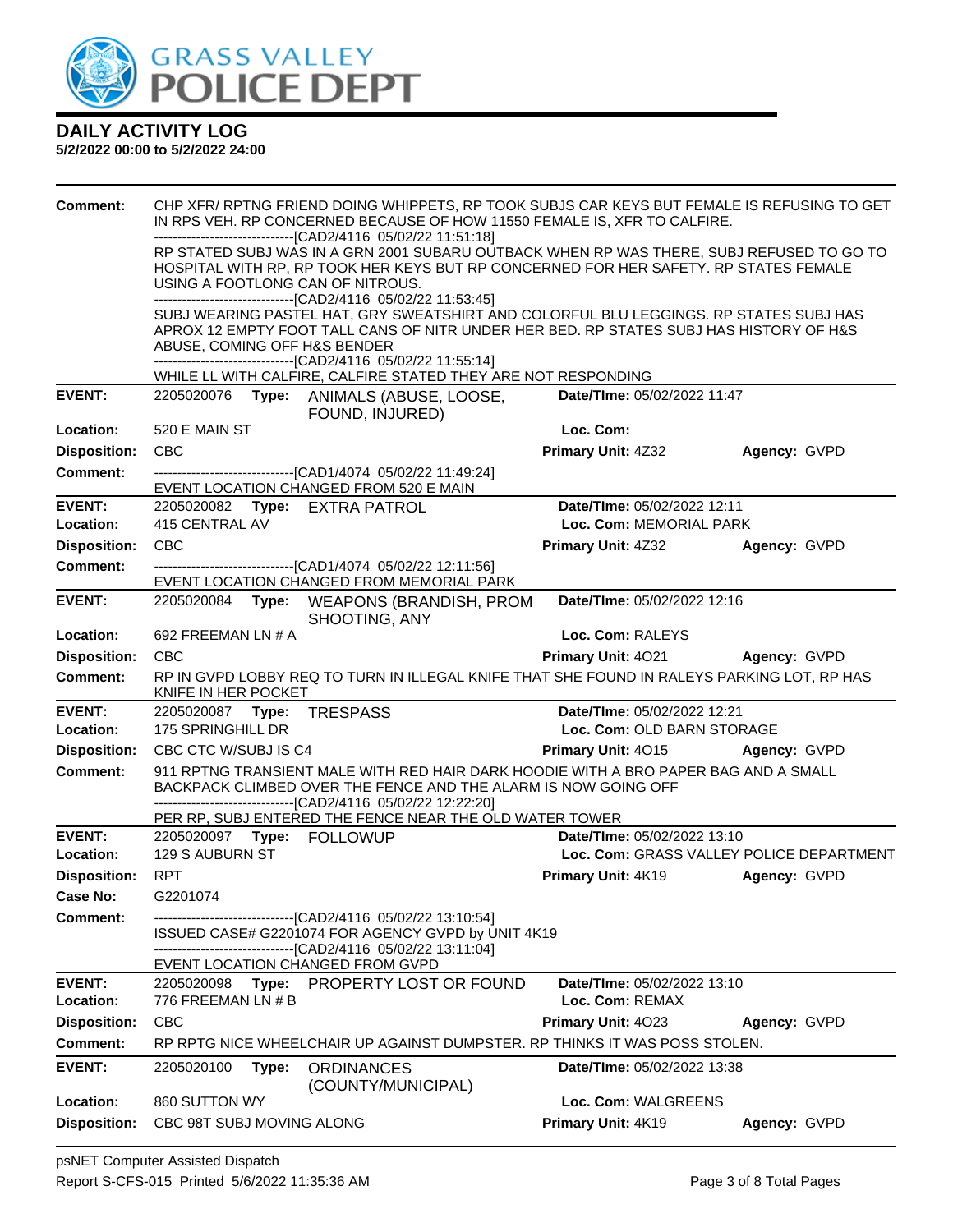

**5/2/2022 00:00 to 5/2/2022 24:00**

| Comment:            | RP RPTNG 4-6 TRANSIENTS WITH PROPERTY EVERYWHERE AND DRINKING                                                                                                                                                                                                                                        |                                    |                     |  |  |
|---------------------|------------------------------------------------------------------------------------------------------------------------------------------------------------------------------------------------------------------------------------------------------------------------------------------------------|------------------------------------|---------------------|--|--|
| <b>EVENT:</b>       | 2205020101 Type: PUBLIC RELATION CONTACT                                                                                                                                                                                                                                                             | <b>Date/TIme: 05/02/2022 13:40</b> |                     |  |  |
| Location:           | DOUGLAS AV/DONALD AV                                                                                                                                                                                                                                                                                 | Loc. Com:                          |                     |  |  |
| <b>Disposition:</b> | <b>CBC</b>                                                                                                                                                                                                                                                                                           | Primary Unit: 4S3                  | Agency: GVPD        |  |  |
| <b>Comment:</b>     | REQ 10-21 FROM 4S3 REF EVENT# 2205010094                                                                                                                                                                                                                                                             |                                    |                     |  |  |
| <b>EVENT:</b>       | 2205020110 Type: FOLLOWUP                                                                                                                                                                                                                                                                            | Date/TIme: 05/02/2022 14:37        |                     |  |  |
| Location:           | 229 CHAPEL ST                                                                                                                                                                                                                                                                                        | Loc. Com: ST PATRICKS              |                     |  |  |
| <b>Disposition:</b> | <b>CBC</b>                                                                                                                                                                                                                                                                                           | Primary Unit: 4S3                  | Agency: GVPD        |  |  |
| <b>Comment:</b>     | --------------------------------[CAD1/4074 05/02/22 14:39:00]<br>EVENT LOCATION CHANGED FROM SAINT PATRICKS                                                                                                                                                                                          |                                    |                     |  |  |
| <b>EVENT:</b>       |                                                                                                                                                                                                                                                                                                      | Date/TIme: 05/02/2022 15:06        |                     |  |  |
| Location:           | 229 COLLINS LN                                                                                                                                                                                                                                                                                       | Loc. Com:                          |                     |  |  |
| <b>Disposition:</b> | <b>PEN</b>                                                                                                                                                                                                                                                                                           | <b>Primary Unit: 4021</b>          | Agency: GVPD        |  |  |
| <b>Comment:</b>     | RP RPTNG HER SISTER HARASSING RP VIA ELECTRONICALLY AFTER RP HAD A BABY, RP STATES SHE HAS<br>BLOCKED SISTER BUT SHE KEEPS FINDING A WAY TO CONTACT HER. RP STATES SISTER HAS BEEN<br>CAUSING ISSUES SINCE JANUARY.                                                                                  |                                    |                     |  |  |
|                     | --------------------------------[RMS/ROD01_05/02/2022 15:29:23]<br>ADVISED OF RO PROCESS                                                                                                                                                                                                             |                                    |                     |  |  |
|                     |                                                                                                                                                                                                                                                                                                      |                                    |                     |  |  |
| <b>EVENT:</b>       | RP PROVIDED PHONE NUMBER AND REQUESTED I CALL SISTER TO GET HER TO STOP. NEGATIVE ANSWER<br>2205020118 Type: THEFT (GRAND, PETTY, FROM Date/Time: 05/02/2022 15:11                                                                                                                                   |                                    |                     |  |  |
|                     | <b>MERCHANT)</b>                                                                                                                                                                                                                                                                                     |                                    |                     |  |  |
| Location:           | 316 OLYMPIA PARK RD                                                                                                                                                                                                                                                                                  | Loc. Com: BRUNSWICK VILLAGE        |                     |  |  |
| <b>Disposition:</b> | <b>RPT</b>                                                                                                                                                                                                                                                                                           | Primary Unit: 4021 Agency: GVPD    |                     |  |  |
| Case No:            | G2201075                                                                                                                                                                                                                                                                                             |                                    |                     |  |  |
| Comment:            | RP REQ 10-21 RPTNG MULTIPLE EMPLOYEES WALLETS HAVE BEEN STOLEN, LIKELY OCC'D BETWEEN 1200<br>AND 1400.                                                                                                                                                                                               |                                    |                     |  |  |
|                     | ------------------------------[CAD1/4074_05/02/22 15:40:51]<br>ISSUED CASE# G2201075 FOR AGENCY GVPD by UNIT 4O21                                                                                                                                                                                    |                                    |                     |  |  |
| <b>EVENT:</b>       |                                                                                                                                                                                                                                                                                                      | Date/TIme: 05/02/2022 15:19        |                     |  |  |
|                     | (HANGUPS, ABAN'S)                                                                                                                                                                                                                                                                                    |                                    |                     |  |  |
| Location:           | MEMORIAL LN/COLFAX AV                                                                                                                                                                                                                                                                                | Loc. Com:                          |                     |  |  |
| <b>Disposition:</b> | <b>HBD</b>                                                                                                                                                                                                                                                                                           | <b>Primary Unit:</b>               | Agency: GVPD        |  |  |
| <b>Comment:</b>     | 911 ABANDON<br>---------------------------------[CAD2/4116 05/02/22 15:33:09]                                                                                                                                                                                                                        |                                    |                     |  |  |
|                     | 911 RPTNG SUBCONTRACTORS WORKING IN THE AREA, WATER IS LEAKING AND WASHING MUD INTO THE<br>DRAIN AND CREEK WHICH IS AN ENVIRONMENTAL DISASTER. RP STATES NOT JUST WATER BUT ALL KINDS<br>OF OTHER MATERIALS BEING PUT INTO THE CREEK.<br>------------------------------[CAD2/4116 05/02/22 15:33:36] |                                    |                     |  |  |
|                     | EVENT LOCATION CHANGED FROM LAT: 39.21429800 LONG: -121.056686 GRASS VALLEY<br>-------------------------------[CAD2/4116 05/02/22 15:33:49]                                                                                                                                                          |                                    |                     |  |  |
|                     | EVENT CALL TYPE CHANGED FROM 911<br>-------------------------------[CAD1/4074 05/02/22 15:40:28]                                                                                                                                                                                                     |                                    |                     |  |  |
|                     | 4S3 ADV                                                                                                                                                                                                                                                                                              |                                    |                     |  |  |
|                     | ------------------------[CAD1/4074_05/02/22 16:20:42]<br>10-39 PW, THEY ARE AWARE AND WORKING ON IT<br>***** EVENT CLOSED BY CAD1                                                                                                                                                                    |                                    |                     |  |  |
| <b>EVENT:</b>       | <b>SUSPICIOUS CIRCUMSTANCE</b><br>2205020131<br>Type:<br>(VEHICLE, PERSON                                                                                                                                                                                                                            | Date/TIme: 05/02/2022 16:09        |                     |  |  |
| Location:           | 105 OCEAN AV                                                                                                                                                                                                                                                                                         | Loc. Com:                          |                     |  |  |
| <b>Disposition:</b> | CBC                                                                                                                                                                                                                                                                                                  | <b>Primary Unit: 4K19</b>          | <b>Agency: GVPD</b> |  |  |
| <b>Comment:</b>     | RP RPTNG BLU FORD TRUCK WITH A GAS CAN AND A BIN IN THE BACK, RP STATED SUS ACTIVITY HAS<br>BEEN GOING ON THERE.                                                                                                                                                                                     |                                    |                     |  |  |

psNET Computer Assisted Dispatch Report S-CFS-015 Printed 5/6/2022 11:35:36 AM Page 4 of 8 Total Pages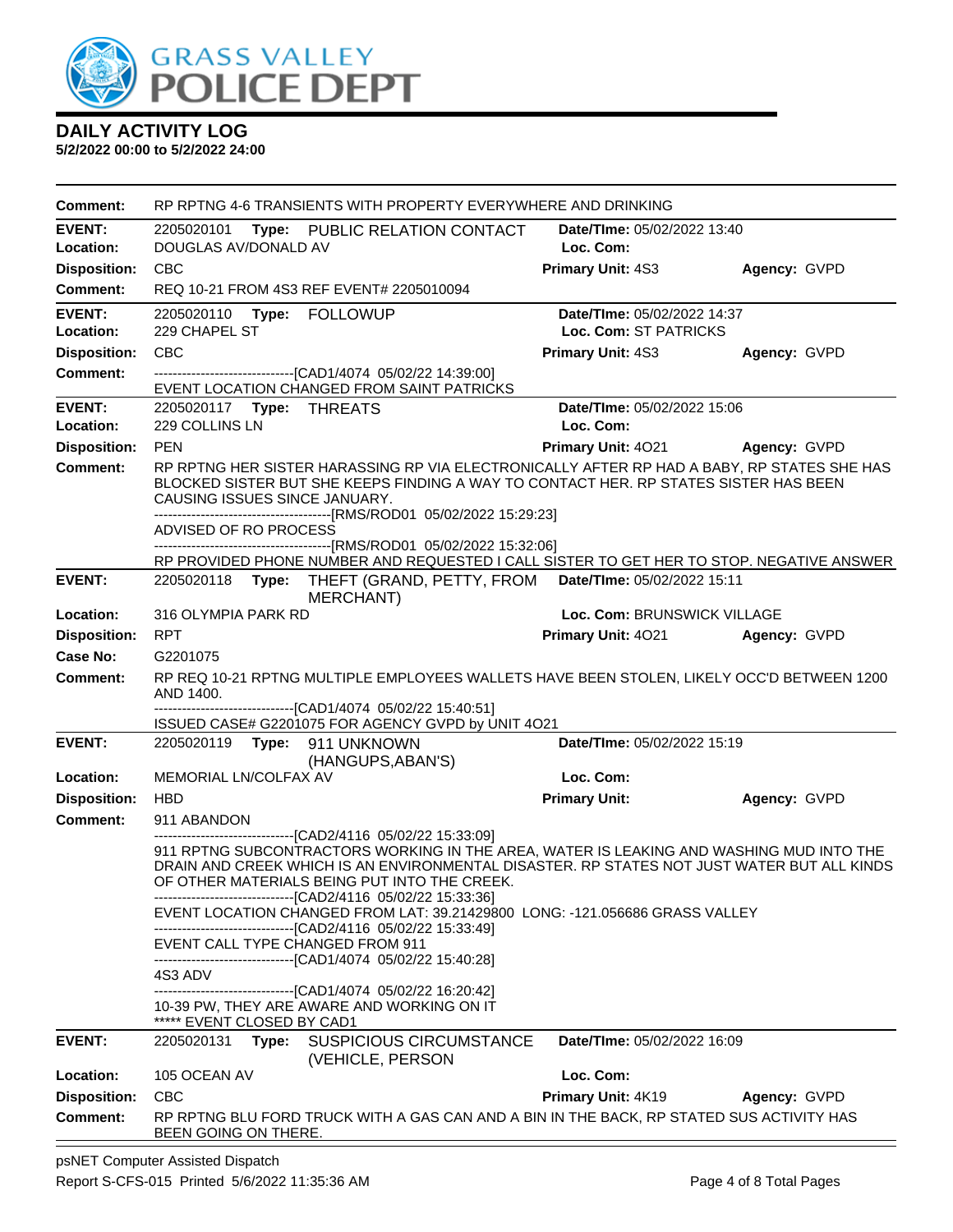

| <b>EVENT:</b>              | 2205020132                     | Type: | <b>SUSPICIOUS CIRCUMSTANCE</b><br>(VEHICLE, PERSON                                                                                                                                                                                                                                                          | Date/TIme: 05/02/2022 16:12              |                                                                                          |  |
|----------------------------|--------------------------------|-------|-------------------------------------------------------------------------------------------------------------------------------------------------------------------------------------------------------------------------------------------------------------------------------------------------------------|------------------------------------------|------------------------------------------------------------------------------------------|--|
| Location:                  | 177 SCOTIA PINES CR            |       |                                                                                                                                                                                                                                                                                                             | Loc. Com:                                |                                                                                          |  |
| <b>Disposition:</b>        | CBC 98M                        |       |                                                                                                                                                                                                                                                                                                             | Primary Unit: 4015                       | Agency: GVPD                                                                             |  |
| <b>Comment:</b>            | VEHS THERE.                    |       | 911 RPTNG A SHINOOK PARKED ACROSS THE STREET IFO RPS HOUSE. RP STATED SHE IS SCARED<br>KNOW WHO THE PEOPLE ARE, STATED THEY WERE ON THE GRID IN PARADISE, THERE ARE MULTIPLE                                                                                                                                |                                          | BECAUSE THE HOUSE IS HORRIBLE AND FILTHY AND SUBJS MAY HAVE THE WRONG HOUSE. RP DOES NOT |  |
|                            | AND THE HOUSE IS TERRBILE.     |       | -------------------------------[CAD2/4116 05/02/22 16:14:31]<br>RP STATED THE HOUSE ACROSS THE STREET IS BEING RENTED, THERE IS TRASH ALL OVER THE YARD<br>-------------------------------[4O23/MDT 05/02/22 16:40]<br>VEHICLE CA LP#7JJD875 ISSUED COURTESY WARNING #5228 FOR: FACING WRONG WAY, AND USING |                                          |                                                                                          |  |
|                            | STREET FOR STORAGE. CBC        |       | ------------------------------[4O23/MDT 05/02/22 16:42]<br>RP WAS ADVISED TO MOVE HIS VEH OR WOULD BE TOWED. CBC                                                                                                                                                                                            |                                          |                                                                                          |  |
| <b>EVENT:</b>              |                                |       | 2205020133 Type: ORDINANCES<br>(COUNTY/MUNICIPAL)                                                                                                                                                                                                                                                           | Date/TIme: 05/02/2022 16:15              |                                                                                          |  |
| Location:                  | 680 BRIGHTON ST                |       |                                                                                                                                                                                                                                                                                                             | Loc. Com: CHURCH                         |                                                                                          |  |
| <b>Disposition:</b>        | CBC 98T MOVING ALONG           |       |                                                                                                                                                                                                                                                                                                             | Primary Unit: 4K19                       | Agency: GVPD                                                                             |  |
| <b>Comment:</b>            |                                |       | RP RPTG TRANSIENT SLEEPING ON FRONT PORCH OF MAIN BLDG. REQ THEY BE MOVED ALONG                                                                                                                                                                                                                             |                                          |                                                                                          |  |
| <b>EVENT:</b>              | 2205020139                     |       | Type: PUBLIC RELATION CONTACT                                                                                                                                                                                                                                                                               | Date/TIme: 05/02/2022 16:36              |                                                                                          |  |
| Location:                  | 129 S AUBURN ST                |       |                                                                                                                                                                                                                                                                                                             |                                          | Loc. Com: GRASS VALLEY POLICE DEPARTMENT                                                 |  |
| <b>Disposition:</b>        |                                |       | HBD SUBJ WILL COME BACK A DIFFERENT TIME                                                                                                                                                                                                                                                                    | <b>Primary Unit:</b>                     | Agency: GVPD                                                                             |  |
| Comment:                   | RP IN LOBBY WITH FIX IT TICKET |       | ***** EVENT CLOSED BY CAD1 WITH COMMENT-SUBJ WILL COME BACK A DIFFERENT TIME                                                                                                                                                                                                                                |                                          |                                                                                          |  |
| <b>EVENT:</b><br>Location: | DORSEY DR/EA MAIN ST           |       | 2205020140 Type: WELFARE CHECK                                                                                                                                                                                                                                                                              | Date/TIme: 05/02/2022 16:42<br>Loc. Com: |                                                                                          |  |
| <b>Disposition:</b>        | CBC SUBJ C4                    |       |                                                                                                                                                                                                                                                                                                             | Primary Unit: 4K19                       | Agency: GVPD                                                                             |  |
| <b>Comment:</b>            |                                |       | 911 RPTNG FEMALE IN THE NB LANE WHO IS 11550 AND SEEING THINGS, SUBJ IN AND OUT OF THE<br>ROADWAY, WALKING TWD TACO BELL. WFA, BLONDE HAIR, LSW LIGHT LEGGINGS, LIGHT SHIRT                                                                                                                                 |                                          |                                                                                          |  |
| <b>EVENT:</b>              |                                |       | 2205020144 Type: VEHICLE STOP                                                                                                                                                                                                                                                                               | Date/TIme: 05/02/2022 16:46              |                                                                                          |  |
| Location:                  | 185 E MAIN ST                  |       |                                                                                                                                                                                                                                                                                                             |                                          | Loc. Com: GRASS VALLEY POST OFFICE                                                       |  |
| <b>Disposition:</b>        | WA VERBAL                      |       |                                                                                                                                                                                                                                                                                                             | Primary Unit: 4023                       | Agency: GVPD                                                                             |  |
| <b>Comment:</b>            | License: 8TVL397               |       | ----------------------[CAD1/4074 05/02/22 16:47:57]<br>EVENT LOCATION CHANGED FROM E MAIN/STEWART                                                                                                                                                                                                           |                                          |                                                                                          |  |
| <b>EVENT:</b>              | 2205020145                     |       | Type: FOLLOWUP                                                                                                                                                                                                                                                                                              | Date/TIme: 05/02/2022 16:51              |                                                                                          |  |
| Location:                  | 324 IDAHO MARYLAND RD          |       |                                                                                                                                                                                                                                                                                                             |                                          | Loc. Com: SIERRA TIMBERLINE WOOD STOVES                                                  |  |
| <b>Disposition:</b>        | <b>CBC</b>                     |       |                                                                                                                                                                                                                                                                                                             | Primary Unit: 4023                       | Agency: GVPD                                                                             |  |
| <b>Comment:</b>            |                                |       | ---------------------------------[CAD1/4074 05/02/22 16:51:55]<br>EVENT LOCATION CHANGED FROM 324 IDAHO MARYLAND                                                                                                                                                                                            |                                          |                                                                                          |  |
| <b>EVENT:</b>              | 2205020147 Type:               |       | <b>CITIZEN ASSIST (CIVIL</b><br>STANDBY'S, LOCKOUT                                                                                                                                                                                                                                                          | Date/TIme: 05/02/2022 17:06              |                                                                                          |  |
| Location:                  | 1262 SUTTON WY                 |       |                                                                                                                                                                                                                                                                                                             |                                          | Loc. Com: HOSPITALITY HOUSE 530 271 7144                                                 |  |
| <b>Disposition:</b>        | <b>CBC</b>                     |       |                                                                                                                                                                                                                                                                                                             | Primary Unit: 4015                       | Agency: GVPD                                                                             |  |
| <b>Comment:</b>            | CLEARANCE X 2                  |       |                                                                                                                                                                                                                                                                                                             |                                          |                                                                                          |  |
| <b>EVENT:</b>              | 2205020150                     | Type: | <b>FOLLOWUP</b>                                                                                                                                                                                                                                                                                             | Date/TIme: 05/02/2022 17:13              |                                                                                          |  |
| Location:                  | 177 SCOTIA PINES CR            |       |                                                                                                                                                                                                                                                                                                             | Loc. Com:                                |                                                                                          |  |
| <b>Disposition:</b>        | <b>CBC</b>                     |       |                                                                                                                                                                                                                                                                                                             | Primary Unit: 4015                       | Agency: GVPD                                                                             |  |
| <b>Comment:</b>            |                                |       | RP REQ 10-21 REF EVENT 2205020132                                                                                                                                                                                                                                                                           |                                          |                                                                                          |  |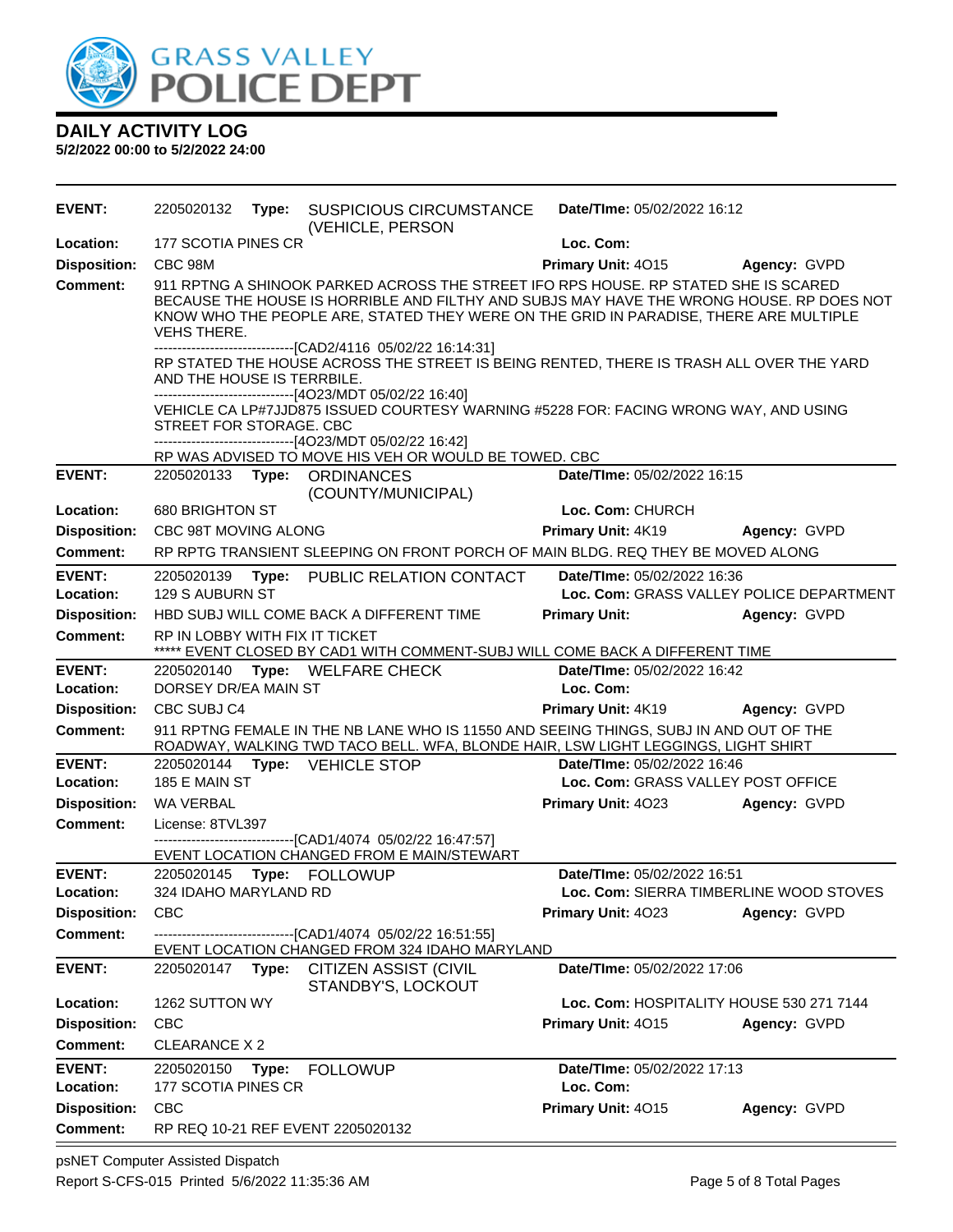

| <b>EVENT:</b><br>Location: | 2205020167 Type: WELFARE CHECK<br>536 WHITING ST #63                                                                                                                                                                                                                                                                                                        | Date/TIme: 05/02/2022 18:54<br>Loc. Com: CROWN POINT APTS |              |
|----------------------------|-------------------------------------------------------------------------------------------------------------------------------------------------------------------------------------------------------------------------------------------------------------------------------------------------------------------------------------------------------------|-----------------------------------------------------------|--------------|
| <b>Disposition:</b>        | CBC RELATED TO G2200679 AND 12200851                                                                                                                                                                                                                                                                                                                        | <b>Primary Unit: 4022</b>                                 | Agency: GVPD |
| <b>Comment:</b>            | RP REQG WELFARE CHECK ON FRIEND WHO RP CANT GET AHOLD OF. LAST SPOKE WITH VI A COUPLE<br>DAYS AGO. RP DOESNT KNOW APT NUMBER BUT WILL MEET OFFICER THERE IN RED JEEP CHEROKEE.<br>------------------------[CAD3/4051_05/02/22 18:54:51]<br>VI LIVES ALONE                                                                                                   |                                                           |              |
|                            | -------------------------------[CAD3/4051 05/02/22 19:19:11]                                                                                                                                                                                                                                                                                                |                                                           |              |
|                            | EVENT LOCATION CHANGED FROM 536 WHITING ST GV                                                                                                                                                                                                                                                                                                               |                                                           |              |
| <b>EVENT:</b>              | 2205020168<br>Type: SUSPICIOUS CIRCUMSTANCE<br>(VEHICLE, PERSON                                                                                                                                                                                                                                                                                             | Date/TIme: 05/02/2022 18:55                               |              |
| Location:                  | 215 NO CHURCH ST # 2                                                                                                                                                                                                                                                                                                                                        | Loc. Com:                                                 |              |
| <b>Disposition:</b>        | <b>CBC</b>                                                                                                                                                                                                                                                                                                                                                  | Primary Unit: 409                                         | Agency: GVPD |
| <b>Comment:</b>            | RP RPTG SOMEONE HAS BEEN TRYING TO BREAK INTO HIS VEH AND ITS GETTING BAD. RP REQ CTC<br>OUTSIDE GVPD. RP IS IN A SIL 2009 HONDA CIVIC LP: 6HWV057<br>-------------------------------[CAD1/4074_05/02/22_18:57:38]                                                                                                                                          |                                                           |              |
|                            | <b>VOICED</b>                                                                                                                                                                                                                                                                                                                                               |                                                           |              |
|                            | -------------------------------[CAD1/3753_05/02/22_19:12:49]<br>EXTRA PATROL REQ BET 0300-0400HRS.                                                                                                                                                                                                                                                          |                                                           |              |
| <b>EVENT:</b>              | 2205020169<br>Type: ASSAULTS, BATTERY (415<br>PHYSICAL)                                                                                                                                                                                                                                                                                                     | Date/TIme: 05/02/2022 18:56                               |              |
| Location:                  | 2096 NEVADA CITY HY                                                                                                                                                                                                                                                                                                                                         | Loc. Com: SUBWAY                                          |              |
| <b>Disposition:</b>        | <b>RPT</b>                                                                                                                                                                                                                                                                                                                                                  | Primary Unit: 404                                         | Agency: GVPD |
| Case No:                   | G2201076                                                                                                                                                                                                                                                                                                                                                    |                                                           |              |
| <b>Comment:</b>            | ER RPTG ASSAULT. OCCD LAST NIGHT. VI IS BEING TRANSPORTED TO UC DAVIS CURRENTLY                                                                                                                                                                                                                                                                             |                                                           |              |
|                            | -------------------------------[CAD1/3753_05/02/22_19:59:02]<br>ISSUED CASE# G2201076 FOR AGENCY GVPD by UNIT 4O4                                                                                                                                                                                                                                           |                                                           |              |
| <b>EVENT:</b>              | 2205020176 Type: PROPERTY LOST OR FOUND                                                                                                                                                                                                                                                                                                                     | Date/TIme: 05/02/2022 19:40                               |              |
| Location:                  | 129 S AUBURN ST                                                                                                                                                                                                                                                                                                                                             | Loc. Com: GRASS VALLEY POLICE DEPARTMENT                  |              |
| <b>Disposition:</b>        | UTL UTL THE RP                                                                                                                                                                                                                                                                                                                                              | Primary Unit: 409                                         | Agency: GVPD |
| <b>Comment:</b>            | RP IN FRONT OF GVPD RPTG THEFT OF SOME KIND                                                                                                                                                                                                                                                                                                                 |                                                           |              |
| <b>EVENT:</b>              | 2205020180<br>Type:<br><b>THREATS</b>                                                                                                                                                                                                                                                                                                                       | Date/TIme: 05/02/2022 19:53                               |              |
| Location:                  | 360 SUTTON WY # 27                                                                                                                                                                                                                                                                                                                                          | Loc. Com:                                                 |              |
| <b>Disposition:</b>        | CIV NEG THREATS, CIVIL ISSUE                                                                                                                                                                                                                                                                                                                                | <b>Primary Unit: 4022</b>                                 | Agency: GVPD |
| <b>Comment:</b>            | 911 RPTG TRANSIENT WAS RUMMAGING THROUGH VEH. RP APPROACHED SUBJ AND WAS THREATENED<br>AFTER TELLING HIM TO LEAVE. RP IS APT MANAGER AND ASKED SUBJ TO LEAVE BUT HE REFUSED. RP<br>WILL BE STANDING INF OF BLDG FOR CTC. MALE SUBJ IS IN APT 27 W/ TENANT WHO ALLOWS TRANSIENTS<br>TO STAY WITH THEM PER RP                                                 |                                                           |              |
| <b>EVENT:</b>              | 2205020181<br>Type:<br>SUSPICIOUS CIRCUMSTANCE<br>(VEHICLE, PERSON                                                                                                                                                                                                                                                                                          | Date/TIme: 05/02/2022 20:00                               |              |
| Location:                  | 603 MILL ST                                                                                                                                                                                                                                                                                                                                                 | Loc. Com: BHD GATHER AND MILL                             |              |
| <b>Disposition:</b>        | <b>CBC</b>                                                                                                                                                                                                                                                                                                                                                  | <b>Primary Unit: 409</b>                                  | Agency: GVPD |
| <b>Comment:</b>            | RP REQG WELFARE CHECK ON POSS BODY WRAPPED UP IN WHI SHEET. SHEET LOCATED UNDER<br>CONCRETE STAIRS NEAR FENCE TO GO DOWN TO CREEK. NO BELONGINGS AROUND BUT RP BELEIVES IT<br>IS A BODY W/ SUS CIRCUMSTANCES. RP IS AT 520 MILL ST FOR CTC<br>-------------------------------[CAD3/4051 05/02/22 20:02:56]<br>EVENT LOCATION CHANGED FROM 212 WE MAIN ST GV |                                                           |              |
|                            | -------------------------------[CAD1/3753 05/02/22 20:12:32]                                                                                                                                                                                                                                                                                                |                                                           |              |
| <b>EVENT:</b><br>Location: | SUBJ WAS JUST SLEEPING, C4.<br>2205020183 Type: PROPERTY LOST OR FOUND<br>867 SUTTON WY                                                                                                                                                                                                                                                                     | Date/TIme: 05/02/2022 20:16<br>Loc. Com: SAFEWAY          |              |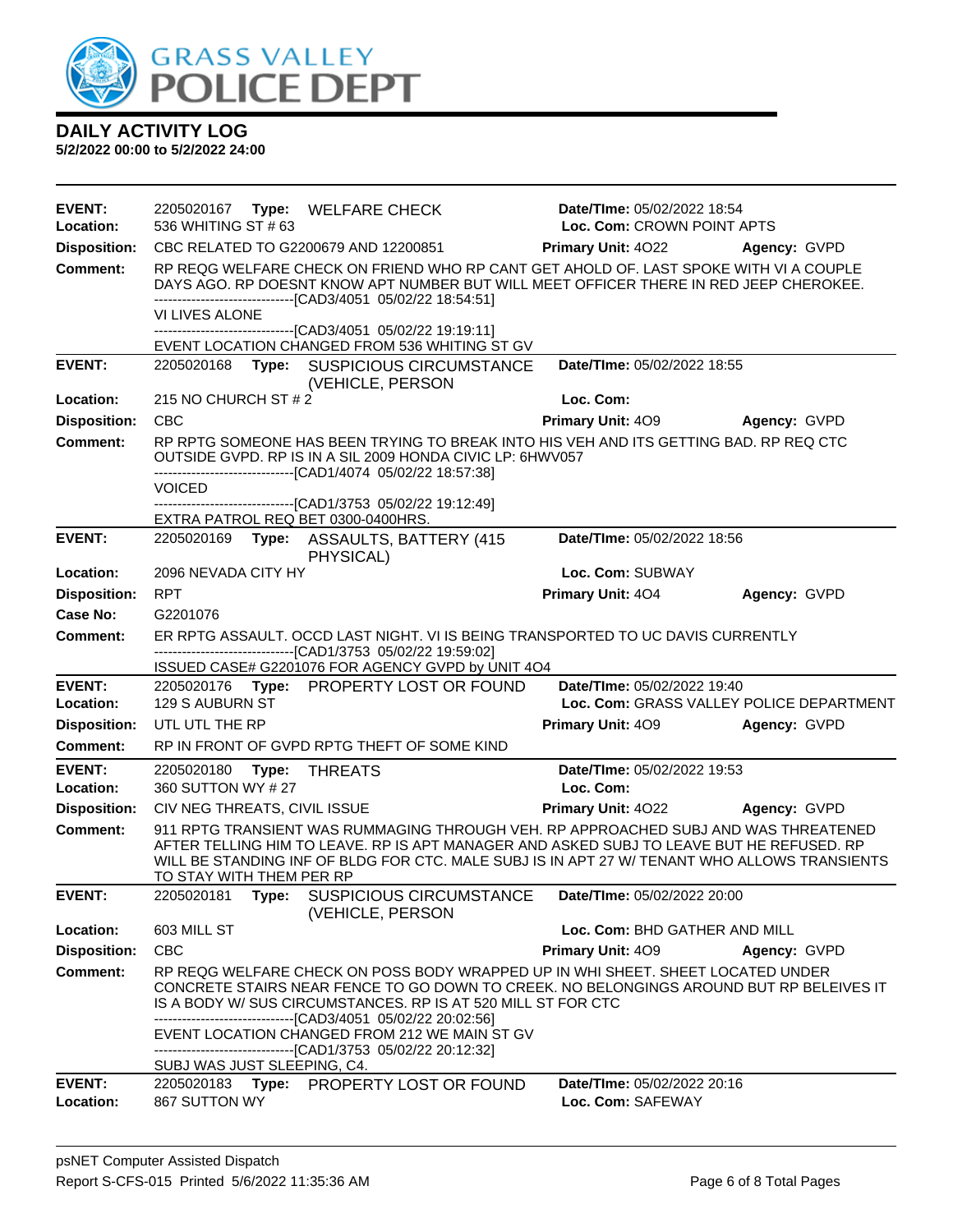

|                     | <b>Disposition:</b> CBC RP INFOMRED TP CNCL CARDS, RP ADV WILL                                                                                                                                                                  | <b>Primary Unit: 4022</b>              | Agency: GVPD        |  |  |
|---------------------|---------------------------------------------------------------------------------------------------------------------------------------------------------------------------------------------------------------------------------|----------------------------------------|---------------------|--|--|
| Comment:            | <b>ONLINE RPT</b><br>RP REQG 1021 REF LOST/STOLEN WALLET                                                                                                                                                                        |                                        |                     |  |  |
| <b>EVENT:</b>       | Date/TIme: 05/02/2022 20:20<br>2205020185<br>Type: SUSPICIOUS CIRCUMSTANCE<br>(VEHICLE, PERSON                                                                                                                                  |                                        |                     |  |  |
| Location:           | 548 SUTTON WY                                                                                                                                                                                                                   | Loc. Com: FISCHERS TIRE AND AUTO       |                     |  |  |
| <b>Disposition:</b> | <b>CBC EXTRA PATROL REQ</b>                                                                                                                                                                                                     | Primary Unit: 4K19 Agency: GVPD        |                     |  |  |
| <b>Comment:</b>     | 911 CHP XFER RPTG SUBJ TRIED TO STEAL A VEH BUT WAS NOT SUCCESSFUL. SU LEFT IN VEH WHI NISS<br>SENTRA PARTIAL LIC#5H. SU VEH LEFT TWDS IDAHO MARYLAND<br>-------------------------------[CAD3/4051 05/02/22 20:20:45]           |                                        |                     |  |  |
|                     | EVENT CALL TYPE CHANGED FROM GTA<br>----------------------[CAD3/4051 05/02/22 20:20:56]                                                                                                                                         |                                        |                     |  |  |
|                     | SU WMA BLU JKT                                                                                                                                                                                                                  |                                        |                     |  |  |
|                     | -------------------------------[CAD3/4051 05/02/22 20:21:08]<br>SU LEFT 3 AGO                                                                                                                                                   |                                        |                     |  |  |
| <b>EVENT:</b>       | 2205020193 Type: VEHICLE STOP                                                                                                                                                                                                   | Date/TIme: 05/02/2022 22:04            |                     |  |  |
| Location:           | 1801 EA MAIN ST                                                                                                                                                                                                                 | Loc. Com: JACK IN THE BOX 530 272 3041 |                     |  |  |
| <b>Disposition:</b> | WA                                                                                                                                                                                                                              | <b>Primary Unit: 4K19</b>              | Agency: GVPD        |  |  |
| <b>Comment:</b>     | License: 6FRB788<br>-------------------------------[CAD1/3753_05/02/22_22:05:16]                                                                                                                                                |                                        |                     |  |  |
|                     | EVENT LOCATION CHANGED FROM JACK IN THE BOX                                                                                                                                                                                     |                                        |                     |  |  |
| <b>EVENT:</b>       | 2205020194 Type: ORDINANCES<br>(COUNTY/MUNICIPAL)                                                                                                                                                                               | Date/TIme: 05/02/2022 22:17            |                     |  |  |
| Location:           | 2116 NEVADA CITY HY                                                                                                                                                                                                             | Loc. Com: CHRISTIAN OPTOMETRIC         |                     |  |  |
| <b>Disposition:</b> | CBC 98T                                                                                                                                                                                                                         | Primary Unit: 4K19                     | <b>Agency: GVPD</b> |  |  |
| <b>Comment:</b>     | RP RPTG TRANSIENT SLEEPING NEAR TREND CUTS. RP WANTS HIM MOVED ALONG. SUBJ WAS THERE THIS<br>AM LOOKING IN WINDOWS AND SCARING RPS STAFF                                                                                        |                                        |                     |  |  |
| <b>EVENT:</b>       | 2205020196 Type: VEHICLE STOP                                                                                                                                                                                                   | Date/TIme: 05/02/2022 22:29            |                     |  |  |
| Location:           | 228 SUTTON WY                                                                                                                                                                                                                   | Loc. Com:                              |                     |  |  |
| <b>Disposition:</b> | WA                                                                                                                                                                                                                              | <b>Primary Unit: 409</b>               | Agency: GVPD        |  |  |
| <b>Comment:</b>     | License:<br>PARKING LOT BIKE STOP<br>-------------------------------[CAD3/4051 05/02/22 22:29:23]                                                                                                                               |                                        |                     |  |  |
|                     | EVENT LOCATION CHANGED FROM 228 SUTTON                                                                                                                                                                                          |                                        |                     |  |  |
| <b>EVENT:</b>       |                                                                                                                                                                                                                                 | Date/TIme: 05/02/2022 22:37            |                     |  |  |
| Location:           | 867 SUTTON WY                                                                                                                                                                                                                   | Loc. Com: SAFEWAY                      |                     |  |  |
| <b>Disposition:</b> | WA ADMONISHED FOR 602PC                                                                                                                                                                                                         | Primary Unit: 4022                     | Agency: GVPD        |  |  |
| <b>Comment:</b>     | RP RPTG TRANSIENT REFUSING TO LEAVE. WMA BLK JKT W/ RED LINING. LAST SEEN NEAR BISTRO<br>----------------[CAD1/3753 05/02/22 22:41:26]<br>RP CALLED BACK, SU IS ESCALATING. RP WAS ADVISED TO GET IN HIS VEH AND LOCK THE DOOR. |                                        |                     |  |  |
| <b>EVENT:</b>       | Type:<br><b>SUBJECT STOP</b><br>2205020199                                                                                                                                                                                      | Date/TIme: 05/02/2022 22:43            |                     |  |  |
| Location:           | BRUNSWICK RD/49/20 RAMP                                                                                                                                                                                                         | Loc. Com:                              |                     |  |  |
| <b>Disposition:</b> | <b>CBC</b>                                                                                                                                                                                                                      | Primary Unit: 4K19                     | Agency: GVPD        |  |  |
| <b>Comment:</b>     | OUT W/ ONE AT NB OFF                                                                                                                                                                                                            |                                        |                     |  |  |
|                     | ------------------------[CAD1/3753_05/02/22_22:43:56]<br>EVENT LOCATION CHANGED FROM BRUNSWICK RD/49 HY                                                                                                                         |                                        |                     |  |  |
| <b>EVENT:</b>       | 2205020200<br>Type:<br><b>CITIZEN ASSIST (CIVIL</b><br>STANDBY'S, LOCKOUT                                                                                                                                                       | Date/TIme: 05/02/2022 23:02            |                     |  |  |
| Location:           | 2116 NEVADA CITY HY                                                                                                                                                                                                             | Loc. Com:                              |                     |  |  |
| <b>Disposition:</b> | CBC 98T                                                                                                                                                                                                                         | Primary Unit: 4022                     | Agency: GVPD        |  |  |